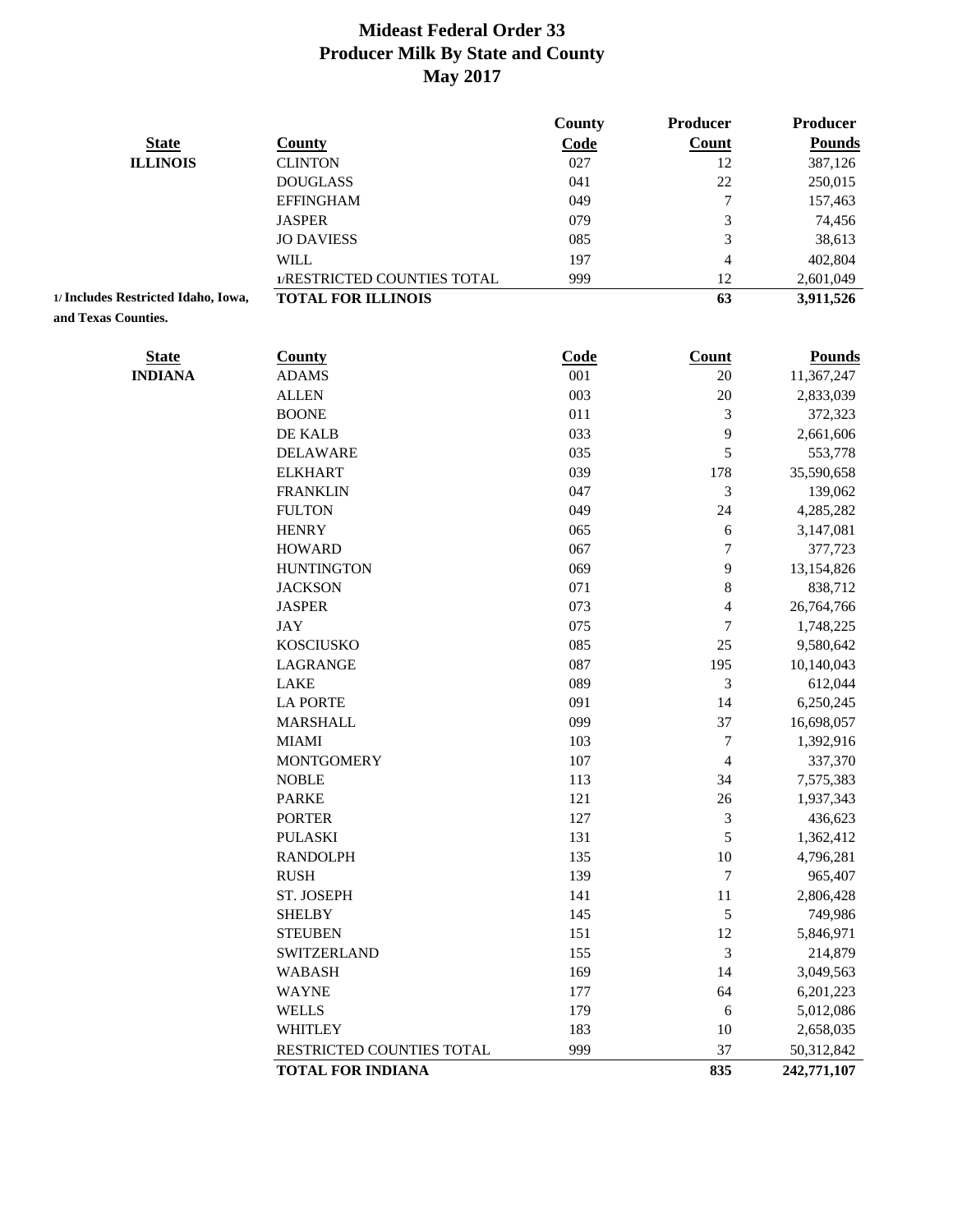|                                 |                           | County      | <b>Producer</b> | Producer      |
|---------------------------------|---------------------------|-------------|-----------------|---------------|
| <b>State</b>                    | <b>County</b>             | Code        | Count           | <b>Pounds</b> |
| <b>KENTUCKY</b>                 | <b>BRACKEN</b>            | 023         | 3               | 114,944       |
|                                 | <b>CHRISTIAN</b>          | 047         | 6               | 35,316        |
|                                 | <b>MASON</b>              | 161         | 3               | 156,069       |
|                                 | <b>TODD</b>               | 219         | $\tau$          | 38,999        |
|                                 | <b>WASHINGTON</b>         | 229         | 3               | 107,907       |
|                                 | RESTRICTED COUNTIES TOTAL | 999         | 9               | 178,289       |
|                                 | <b>TOTAL FOR KENTUCKY</b> |             | 31              | 631,524       |
|                                 |                           |             |                 |               |
|                                 |                           | County      | Producer        | Producer      |
| <b>State</b>                    | <b>County</b>             | Code        | <b>Count</b>    | <b>Pounds</b> |
| <b>MARYLAND</b>                 | 2/ GARRETT                | 023         | 42              | 4,005,471     |
| 2/ Includes Restricted Counties | <b>TOTAL FOR MARYLAND</b> |             | 42              | 4,005,471     |
|                                 |                           |             |                 |               |
|                                 |                           | County      | Producer        | Producer      |
| <b>State</b>                    | <b>County</b>             | <b>Code</b> | Count           | <b>Pounds</b> |
| <b>MICHIGAN</b>                 | <b>ALCONA</b>             | 001         | 5               | 1,055,281     |
|                                 | <b>ALGER</b>              | 003         | 3               | 166,303       |
|                                 | <b>ALLEGAN</b>            | 005         | 59              | 28,804,178    |
|                                 | <b>ALPENA</b>             | 007         | 27              | 3,227,233     |
|                                 | <b>ARENAC</b>             | 011         | 21              | 9,972,341     |
|                                 | <b>BARRY</b>              | 015         | 26              | 31,713,446    |
|                                 | <b>BAY</b>                | 017         | $\mathfrak s$   | 2,108,737     |
|                                 | <b>BERRIEN</b>            | 021         | $\,8\,$         | 4,674,578     |
|                                 | <b>BRANCH</b>             | 023         | 18              | 7,057,081     |
|                                 | <b>CALHOUN</b>            | 025         | 20              | 13,614,488    |
|                                 | CASS                      | 027         | $\mathfrak{Z}$  | 1,078,121     |
|                                 | <b>CHARLEVOIX</b>         | 029         | 4               | 666,494       |
|                                 | <b>CHEBOYGAN</b>          | 031         | 3               | 748,532       |
|                                 | <b>CHIPPEWA</b>           | 033         | $\tau$          | 818,515       |
|                                 | <b>CLARE</b>              | 035         | 27              | 5,518,968     |
|                                 | <b>CLINTON</b>            | 037         | 50              | 72,956,384    |
|                                 | <b>DELTA</b>              | 041         | 4               | 535,030       |
|                                 | <b>EATON</b>              | 045         | 24              | 2,866,164     |
|                                 | <b>GENESEE</b>            | 049         | 7               | 1,884,836     |
|                                 | <b>GLADWIN</b>            | 051         | $\tau$          | 2,361,351     |
|                                 | <b>GRATIOT</b>            | 057         | 35              | 66,314,494    |
|                                 |                           | 059         | $26\,$          |               |
|                                 | <b>HILLSDALE</b>          |             |                 | 10,871,512    |
|                                 | <b>HURON</b>              | 063         | 64              | 92,746,505    |
|                                 | <b>INGHAM</b>             | 065         | 23              | 9,111,191     |
|                                 | <b>IONIA</b>              | 067         | 46              | 34,949,227    |
|                                 | <b>IOSCO</b>              | 069         | 13              | 3,619,756     |
|                                 | <b>ISABELLA</b>           | 073         | 39              | 20,460,066    |
|                                 | <b>JACKSON</b>            | 075         | 16              | 7,738,619     |
|                                 | <b>KALAMAZOO</b>          | 077         | $\tau$          | 15,265,495    |
|                                 | <b>KENT</b>               | 081         | 30              | 16,891,698    |
|                                 | <b>LAPEER</b>             | 087         | 28              | 3,633,987     |
|                                 | LEELANAU                  | 089         | $\overline{4}$  | 230,389       |
|                                 | <b>LENAWEE</b>            | 091         | 24              | 38,175,217    |
|                                 | <b>LIVINGSTON</b>         | 093         | 11              | 4,938,919     |
|                                 | <b>MACOMB</b>             | 099         | $\overline{4}$  | 349,863       |
|                                 | <b>MARQUETTE</b>          | 103         | $\mathfrak{Z}$  | 222,193       |
|                                 | <b>MASON</b>              | 105         | 15              | 689,042       |
|                                 | <b>MECOSTA</b>            | 107         | 19              | 6,538,149     |
|                                 | <b>MENOMINEE</b>          | 109         | $\overline{9}$  | 1,038,171     |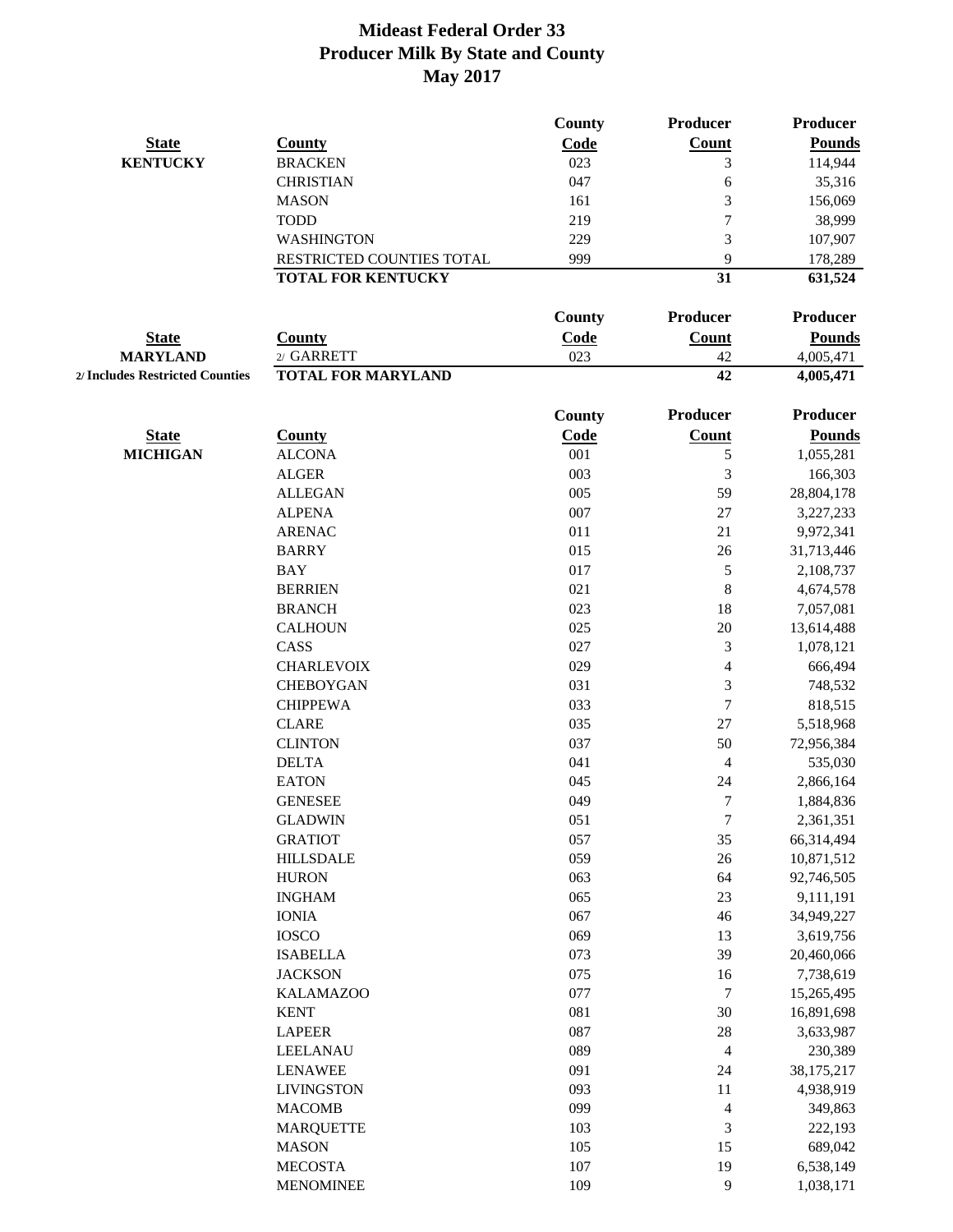|                  |                            | <b>County</b> | <b>Producer</b> | <b>Producer</b> |
|------------------|----------------------------|---------------|-----------------|-----------------|
| <b>State</b>     | <b>County</b>              | Code          | Count           | <b>Pounds</b>   |
| <b>MICHIGAN</b>  | <b>MIDLAND</b>             | 111           | 3               | 1,811,059       |
|                  | <b>MISSAUKEE</b>           | 113           | 41              | 42,873,219      |
|                  | <b>MONROE</b>              | 115           | 3               | 711,669         |
|                  | <b>MONTCALM</b>            | 117           | 50              | 19,099,195      |
|                  | <b>MONTMORENCY</b>         | 119           | 7               | 590,343         |
|                  | <b>MUSKEGON</b>            | 121           | 15              | 14,020,238      |
|                  | <b>NEWAYGO</b>             | 123           | 43              | 9,530,145       |
|                  | <b>OCEANA</b>              | 127           | $\,8\,$         | 179,983         |
|                  | <b>OGEMAW</b>              | 129           | 37              | 15,276,812      |
|                  | <b>OSCEOLA</b>             | 133           | 35              | 14,322,397      |
|                  | <b>OSCODA</b>              | 135           | 12              | 231,081         |
|                  | <b>OTTAWA</b>              | 139           | 58              | 50,665,029      |
|                  | PRESQUE ISLE               | 141           | 9               | 182,593         |
|                  | <b>SAGINAW</b>             | 145           | 15              | 5,768,787       |
|                  | <b>ST. CLAIR</b>           | 147           | 11              | 1,963,985       |
|                  | ST. JOSEPH                 | 149           | 24              | 9,068,412       |
|                  | <b>SANILAC</b>             | 151           | 87              | 62,427,609      |
|                  | <b>SHIAWASSEE</b>          | 155           | 17              | 5,840,199       |
|                  | <b>TUSCOLA</b>             | 157           | 40              | 32,668,957      |
|                  | <b>VAN BUREN</b>           | 159           | 11              | 8,449,637       |
|                  | <b>WASHTENAW</b>           | 161           | 18              | 4,016,662       |
|                  | <b>WEXFORD</b>             | 165           | 12              | 1,209,550       |
|                  | RESTRICTED COUNTIES TOTAL  | 999           | 16              | 2,322,066       |
|                  | <b>TOTAL FOR MICHIGAN</b>  |               | 1,316           | 828, 842, 181   |
|                  |                            |               |                 |                 |
|                  |                            | County        | <b>Producer</b> | <b>Producer</b> |
| <b>State</b>     | <b>County</b>              | Code          | Count           | <b>Pounds</b>   |
| <b>MINNESOTA</b> | <b>OTTER TAIL</b>          | 111           | 6               | 349,342         |
|                  | <b>STEARNS</b>             | 145           | 6               | 227,658         |
|                  | <b>TODD</b>                | 153           | 10              | 61,931          |
|                  | RESTRICTED COUNTIES TOTAL  | 999           | 3               | 173,421         |
|                  | <b>TOTAL FOR MINNESOTA</b> |               | $\overline{25}$ | 812,352         |
|                  |                            |               |                 |                 |
|                  |                            | <b>County</b> | <b>Producer</b> | Producer        |
| <b>State</b>     | <b>County</b>              | <u>Code</u>   | <b>Count</b>    | <b>Pounds</b>   |
| <b>NEW YORK</b>  | CATTARAUGUS                | 009           | 53              | 19,100,046      |
|                  | <b>CHAUTAUQUA</b>          | 013           | 113             | 30,349,872      |
|                  | <b>ERIE</b>                | 029           | 11              | 3,524,582       |
|                  | <b>GENESEE</b>             | 037           | 6               | 6,018,735       |
|                  | <b>LIVINGSTON</b>          | 051           | 7               | 9,723,447       |
|                  | <b>WYOMING</b>             | 121           | 14              | 21,824,313      |
|                  | RESTRICTED COUNTIES TOTAL  | 999           | 7               | 4,615,987       |
|                  | <b>TOTAL FOR NEW YORK</b>  |               | 211             | 95,156,982      |
|                  |                            |               | <b>Producer</b> | Producer        |
|                  |                            |               |                 |                 |
| <b>State</b>     | <b>County</b>              | <b>Code</b>   | <b>Count</b>    | <b>Pounds</b>   |
| <b>OHIO</b>      | <b>ADAMS</b>               | 001           | 12              | 1,008,284       |
|                  | <b>ALLEN</b>               | 003           | 3               | 617,906         |
|                  | <b>ASHLAND</b>             | 005           | 53              | 16,907,128      |
|                  | <b>ASHTABULA</b>           | 007           | 27              | 6,560,941       |
|                  | <b>ATHENS</b>              | 009           | 4               | 254,045         |
|                  | <b>AUGLAIZE</b>            | 011           | 38              | 8,272,502       |
|                  | <b>BELMONT</b>             | 013           | 11              | 1,047,765       |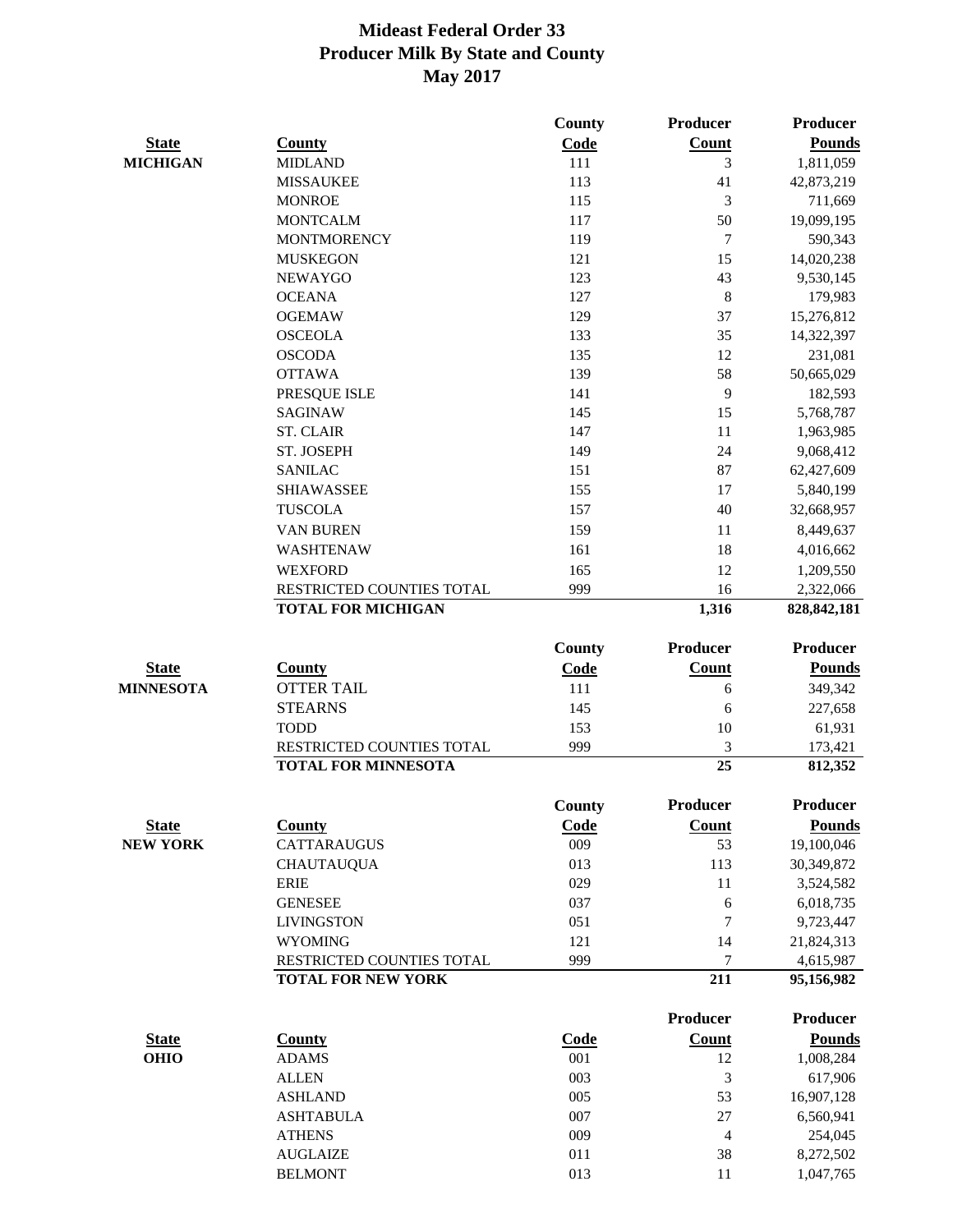|              |                   |      | <b>Producer</b>          | Producer      |
|--------------|-------------------|------|--------------------------|---------------|
| <b>State</b> | <b>County</b>     | Code | <b>Count</b>             | <b>Pounds</b> |
| <b>OHIO</b>  | <b>BROWN</b>      | 015  | 5                        | 295,357       |
|              | <b>BUTLER</b>     | 017  | 3                        | 119,314       |
|              | CARROLL           | 019  | 29                       | 2,826,173     |
|              | <b>CHAMPAIGN</b>  | 021  | 9                        | 1,139,885     |
|              | <b>CLARK</b>      | 023  | $\overline{4}$           | 7,518,542     |
|              | <b>COLUMBIANA</b> | 029  | 75                       | 16,386,246    |
|              | <b>COSHOCTON</b>  | 031  | 25                       | 2,924,972     |
|              | <b>CRAWFORD</b>   | 033  | $\,$ 8 $\,$              | 3,271,476     |
|              | <b>DARKE</b>      | 037  | 38                       | 11,384,695    |
|              | <b>DEFIANCE</b>   | 039  | $\mathbf{9}$             | 7,231,061     |
|              | <b>DELAWARE</b>   | 041  | $\overline{\mathcal{L}}$ | 349,306       |
|              | <b>FAIRFIELD</b>  | 045  | 10                       | 794,028       |
|              | <b>FULTON</b>     | 051  | 9                        | 5,515,771     |
|              | <b>GALLIA</b>     | 053  | 3                        | 77,627        |
|              | <b>GEAUGA</b>     | 055  | 47                       | 5,334,704     |
|              | <b>GREENE</b>     | 057  | 4                        | 1,291,890     |
|              | <b>GUERNSEY</b>   | 059  | 3                        | 221,949       |
|              | <b>HANCOCK</b>    | 063  | 3                        | 1,703,736     |
|              | <b>HARDIN</b>     | 065  | 9                        | 11,401,682    |
|              | <b>HARRISON</b>   | 067  | 6                        | 559,865       |
|              | <b>HENRY</b>      | 069  | $\sqrt{6}$               | 3,743,675     |
|              | <b>HIGHLAND</b>   | 071  | 19                       | 1,260,434     |
|              | <b>HOLMES</b>     | 075  | 163                      | 16,355,145    |
|              | <b>HURON</b>      | 077  | 44                       | 7,019,135     |
|              | <b>JACKSON</b>    | 079  | $\overline{4}$           | 98,371        |
|              | <b>JEFFERSON</b>  | 081  | $\overline{7}$           | 837,669       |
|              | <b>KNOX</b>       | 083  | 31                       | 9,341,441     |
|              | <b>LICKING</b>    | 089  | 12                       | 5,688,493     |
|              | <b>LOGAN</b>      | 091  | 25                       | 5,318,639     |
|              | <b>LORAIN</b>     | 093  | 18                       | 2,086,925     |
|              | <b>MADISON</b>    | 097  | $\,$ 8 $\,$              | 17,400,809    |
|              | <b>MAHONING</b>   | 099  | 29                       | 7,207,863     |
|              | <b>MARION</b>     | 101  | 5                        | 8,005,062     |
|              | <b>MEDINA</b>     | 103  | 21                       | 4,173,363     |
|              | <b>MEIGS</b>      | 105  | 6                        | 577,072       |
|              | <b>MERCER</b>     | 107  | 91                       | 33,010,071    |
|              | <b>MIAMI</b>      | 109  | $10\,$                   | 1,225,785     |
|              | <b>MONROE</b>     | 111  | 10                       | 782,023       |
|              | <b>MONTGOMERY</b> | 113  | 3                        | 395,207       |
|              | <b>MORGAN</b>     | 115  | $\boldsymbol{7}$         | 1,903,622     |
|              | <b>MORROW</b>     | 117  | 8                        | 2,769,386     |
|              | <b>MUSKINGUM</b>  | 119  | 13                       | 1,338,107     |
|              | <b>PAULDING</b>   | 125  | $\boldsymbol{7}$         | 23,454,256    |
|              | <b>PERRY</b>      | 127  | 3                        | 374,014       |
|              | <b>PICKAWAY</b>   | 129  | 7                        | 268,578       |
|              | <b>PIKE</b>       | 131  | $\,$ 8 $\,$              | 203,671       |
|              | <b>PORTAGE</b>    | 133  | 11                       | 3,345,129     |
|              | <b>PREBLE</b>     | 135  | 9                        | 1,488,148     |
|              | <b>PUTNAM</b>     | 137  | 11                       | 3,711,371     |
|              | <b>RICHLAND</b>   | 139  | 109                      | 13,548,619    |
|              | <b>ROSS</b>       | 141  | 3                        | 182,438       |
|              | <b>SANDUSKY</b>   | 143  | $\,$ 8 $\,$              | 910,237       |
|              | <b>SENECA</b>     | 147  | 3                        | 879,448       |
|              | <b>SHELBY</b>     | 149  | 43                       | 11,369,587    |
|              | <b>STARK</b>      | 151  | 73                       | 17,160,078    |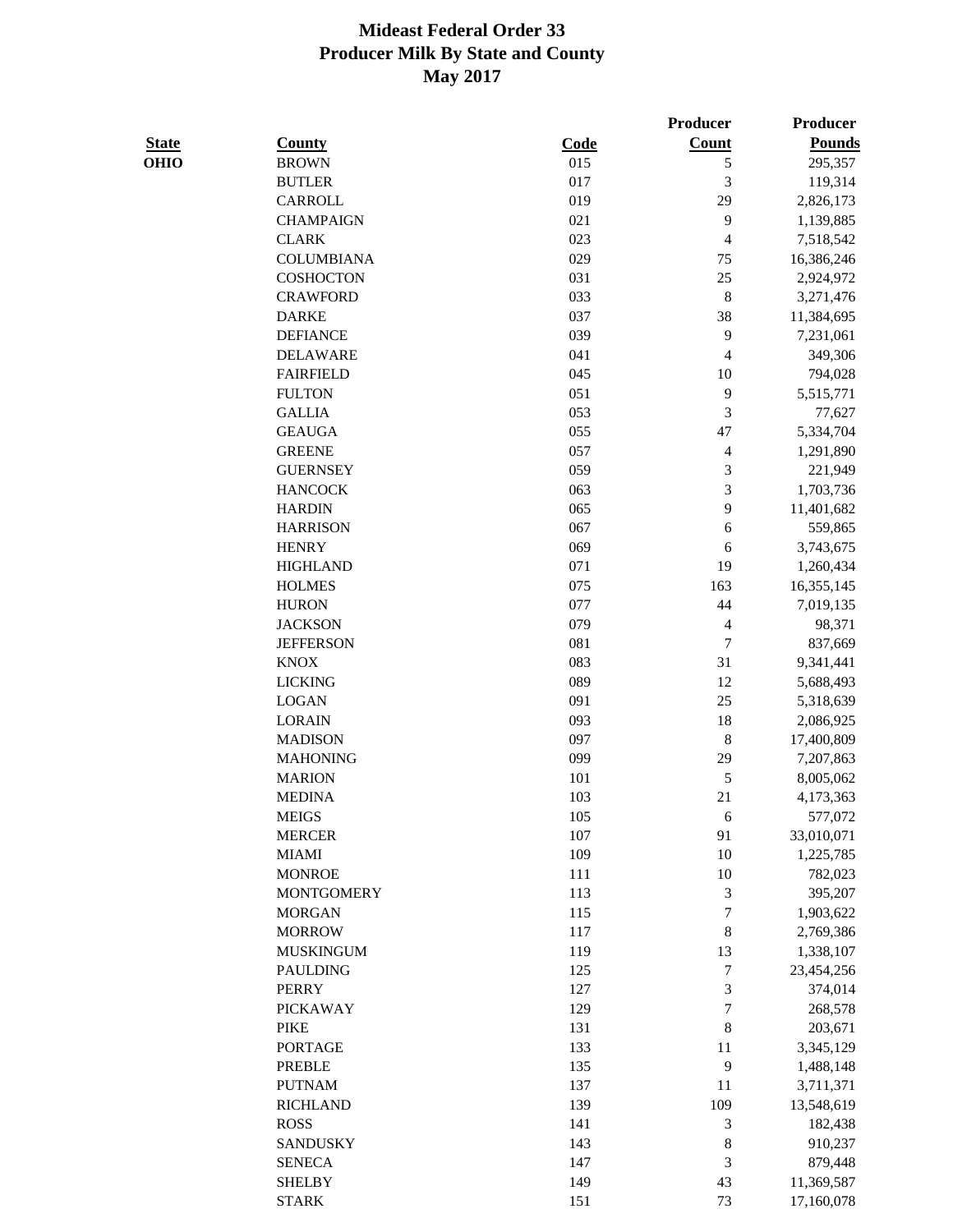|              |                               | County        | <b>Producer</b> | <b>Producer</b> |
|--------------|-------------------------------|---------------|-----------------|-----------------|
| <b>State</b> | <b>County</b>                 | Code          | <b>Count</b>    | <b>Pounds</b>   |
| <b>OHIO</b>  | <b>TRUMBULL</b>               | 155           | 25              | 4,813,584       |
|              | TUSCAWARAS                    | 157           | 128             | 14,071,107      |
|              | <b>UNION</b>                  | 159           | 8               | 1,098,995       |
|              | <b>VAN WERT</b>               | 161           | 7               | 11,409,526      |
|              | <b>WASHINGTON</b>             | 167           | 19              | 3,497,895       |
|              | <b>WAYNE</b>                  | 169           | 216             | 64,210,432      |
|              | <b>WILLIAMS</b>               | 171           | 3               | 9,395,784       |
|              | <b>WOOD</b>                   | 173           | 6               | 9,924,605       |
|              | <b>WYANDOT</b>                | 175           | 6               | 765,833         |
|              | RESTRICTED COUNTIES TOTAL     | 999           | 15              | 1,744,662       |
|              | <b>TOTAL FOR OHIO</b>         |               | 1,719           | 443,383,144     |
|              |                               |               |                 |                 |
|              |                               | <b>County</b> | <b>Producer</b> | <b>Producer</b> |
| <b>State</b> | <b>County</b>                 | Code          | <b>Count</b>    | <b>Pounds</b>   |
| PENNSYLVANIA | <b>ARMSTRONG</b>              | 005           | 23              | 3,464,735       |
|              | <b>BEAVER</b>                 | 007           | 22              | 1,500,689       |
|              | <b>BRADFORD</b>               | 015           | 21              | 3,656,387       |
|              | <b>BUTLER</b>                 | 019           | 28              | 3,978,486       |
|              | <b>CAMBRIA</b>                | 021           | $\overline{7}$  | 1,637,635       |
|              | <b>CENTRE</b>                 | 027           | 12              | 1,219,778       |
|              | <b>CLARION</b>                | 031           | 25              | 3,312,343       |
|              | <b>CLEARFIELD</b>             | 033           | $\,$ $\,$       | 860,173         |
|              | <b>CLINTON</b>                | 035           | 13              | 503,450         |
|              | <b>COLUMBIA</b>               | 037           | 10              | 404,774         |
|              | <b>CRAWFORD</b>               | 039           | 118             | 20,410,205      |
|              | <b>ELK</b>                    | 047           | $\,$ 8 $\,$     | 646,137         |
|              | <b>ERIE</b>                   | 049           | 59              | 6,337,505       |
|              | <b>FAYETTE</b>                | 051           | 22              | 2,929,434       |
|              | <b>FOREST</b>                 | 053           | $\mathfrak{Z}$  | 244,034         |
|              | <b>HUNTINGDON</b>             | 061           | $\overline{4}$  | 7,476,184       |
|              | <b>INDIANA</b>                | 063           | 49              | 8,579,956       |
|              | <b>JEFFERSON</b>              | 065           | 21              | 2,491,695       |
|              | <b>JUNIATA</b>                | 067           | 3               | 272,510         |
|              | <b>LAWRENCE</b>               | 073           | 32              | 6,983,458       |
|              | <b>MERCER</b>                 | 085           | 65              | 8,687,677       |
|              | <b>SOMERSET</b>               | 111           | 59              | 4,545,981       |
|              | <b>SULLIVAN</b>               | 113           | 6               | 205,037         |
|              | <b>TIOGA</b>                  | 117           | 3               | 396,656         |
|              | <b>VENANGO</b>                | 121           | 7               | 947,666         |
|              | <b>WARREN</b>                 | 123           | 31              | 2,186,841       |
|              | <b>WASHINGTON</b>             | 125           | 25              | 2,874,544       |
|              | WESTMORELAND                  | 129           | 35              | 5,968,381       |
|              | RESTRICTED COUNTIES TOTAL     | 999           | 10              | 1,744,099       |
|              | <b>TOTAL FOR PENNSYLVANIA</b> |               | 729             | 104,466,450     |

|               |                                  | <b>County</b> | <b>Producer</b> | <b>Producer</b> |
|---------------|----------------------------------|---------------|-----------------|-----------------|
| <b>State</b>  | County                           | Code          | Count           | <b>Pounds</b>   |
| WEST VIRGINIA | <b>BROOKE</b>                    | 009           |                 | 162,372         |
|               | <b>MASON</b>                     | 053           |                 | 334,202         |
|               | <b>OHIO</b>                      | 069           |                 | 211,436         |
|               | <b>PRESTON</b>                   | 077           | 5               | 779,586         |
|               | <b>RESTRICTED COUNTIES TOTAL</b> | 999           |                 | 548,449         |
|               | <b>TOTAL FOR WEST VIRGINIA</b>   |               | 31              | 2,036,045       |